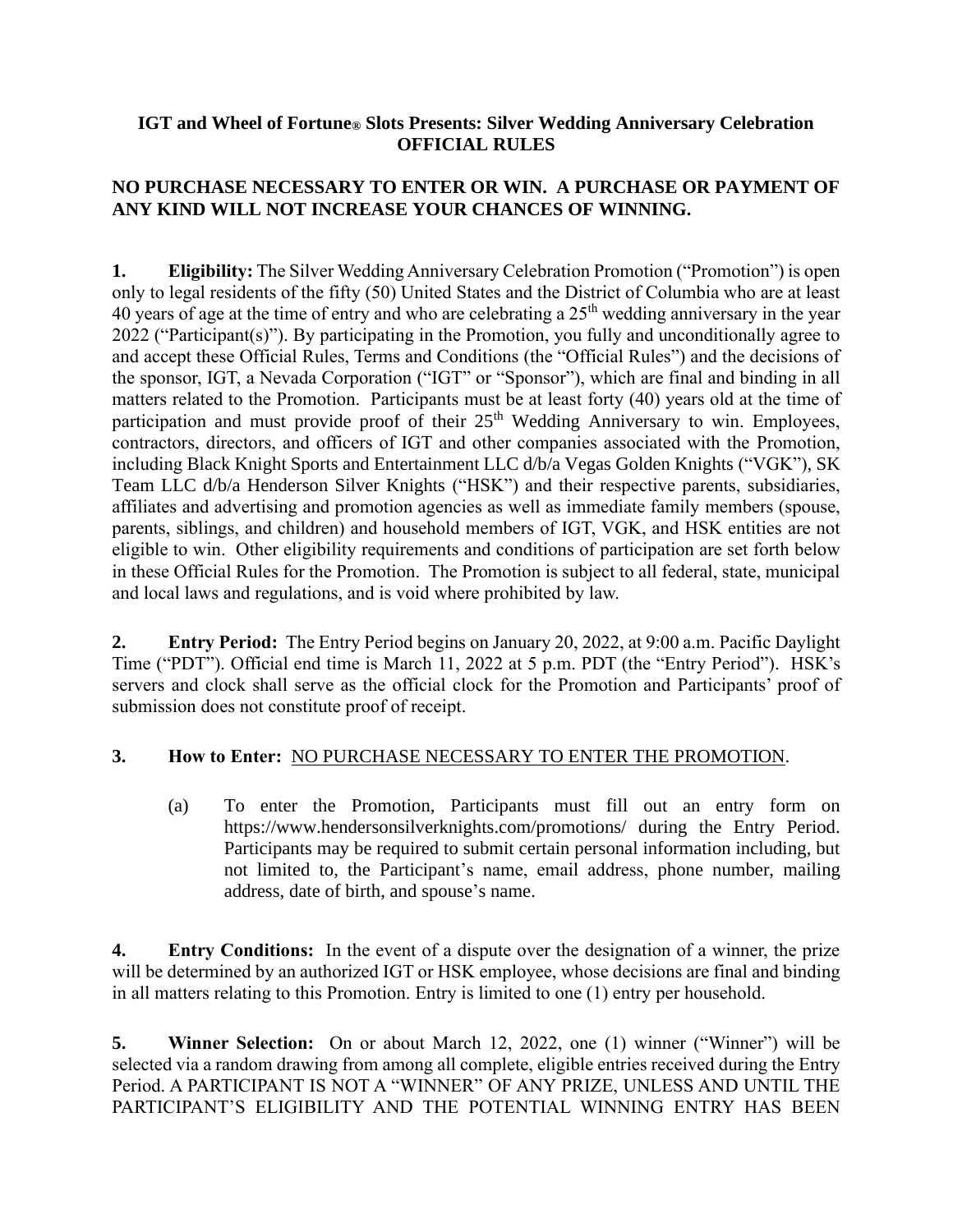VERIFIED, ALL NECESSARY PRIZE DOCUMENTATION HAS BEEN RETURNED AND THE PARTICIPANT HAS BEEN NOTIFIED THAT VERIFICATION IS COMPLETE. ANY ENTRY THAT OCCURS AFTER THE SYSTEM HAS FAILED FOR ANY REASON IS DEEMED A DEFECTIVE ENTRY, IS VOID, AND WILL NOT BE HONORED.

**6. Odds of Winning:** The odds of winning the Prize in the Promotion depends upon the number of eligible Participants entered during the Entry Period.

**7. Prize and Approximate Retail Value ("ARV"):** One prize ("Prize") will be awarded at the end of the Entry Period to one couple. The Prize consists of a bouquet of flowers, Silver Knights prize package, weekend accommodations at Green Valley Ranch Hotel & Casino, and \$250 hotel credit. Tickets to the Henderson Silver Knight's Title Night on **March 25, 2022** will be provided if the Winner and spouse do not already have tickets. The overall prize package ARV is \$1,000.

### **Total ARV of the Prize: \$1,000.**

**8. Prize Conditions: All elements of the Prize must be used at the same time and must be fully used before December 31st, 2022 or winner forfeits Prize. Winner and Winner's spouse must travel on the same itinerary.** All expenses and incidental costs not expressly stated in the Prize descriptions above, including but not limited to, flights, ground transportation, parking, meals, incidentals, gratuities, personal charges at lodging, security fees, taxes or other expenses are the responsibility solely of the Winner. All federal, state, and local taxes, and all other costs associated with acceptance or use of the Prize are the sole responsibility of the Winner. In the event it is deemed during the verification process that the potential winner does not have a unique, personal and valid social security number for Sponsor to report the tax liability associated with acceptance of the prize, such potential winner will be disqualified and another potential winner will be selected as outlined herein, if possible. Valid social security numbers will be determined by IRS requirements. The Sponsor (or a party acting on its behalf) must report the value of the Prize to the IRS in the year the prize is received by the Winner and will be reported to the Winner and the IRS in the form of a Form 1099. The Winner may waive their right to receive the Prize. The Prize is non-transferable, non-exchangeable, and non-refundable, has no cash value, and must be accepted by the Winner as awarded. The potential winner may be required to complete, sign, and return an affidavit of eligibility, a liability release, and a publicity release within a stated amount of time ("Prize Documentation"). If the Prize Documentation is not received by the date stated on the notification, or if any notification is returned as non-deliverable, or if a potential winner is found to be ineligible or not in compliance with these Official Rules, the potential winner will be disqualified and an alternate potential winner will be selected from among all eligible entries received during the Entry Period. Actual value of prizes may vary and if the actual value of the Prize or any portion thereof is less than the ARV set forth in these Official Rules, no cash equivalent will be awarded. No more than the stated number of prizes will be awarded. In the event that production, technical, seeding, programming, or any other reasons cause more than the stated number of prizes as set forth in these Official Rules to be available and/or claimed, Sponsor reserves the right to award only the stated number of prizes by a random drawing among all legitimate, un-awarded, eligible prize claims. THE PRIZE IS AWARDED AS-IS. RELEASED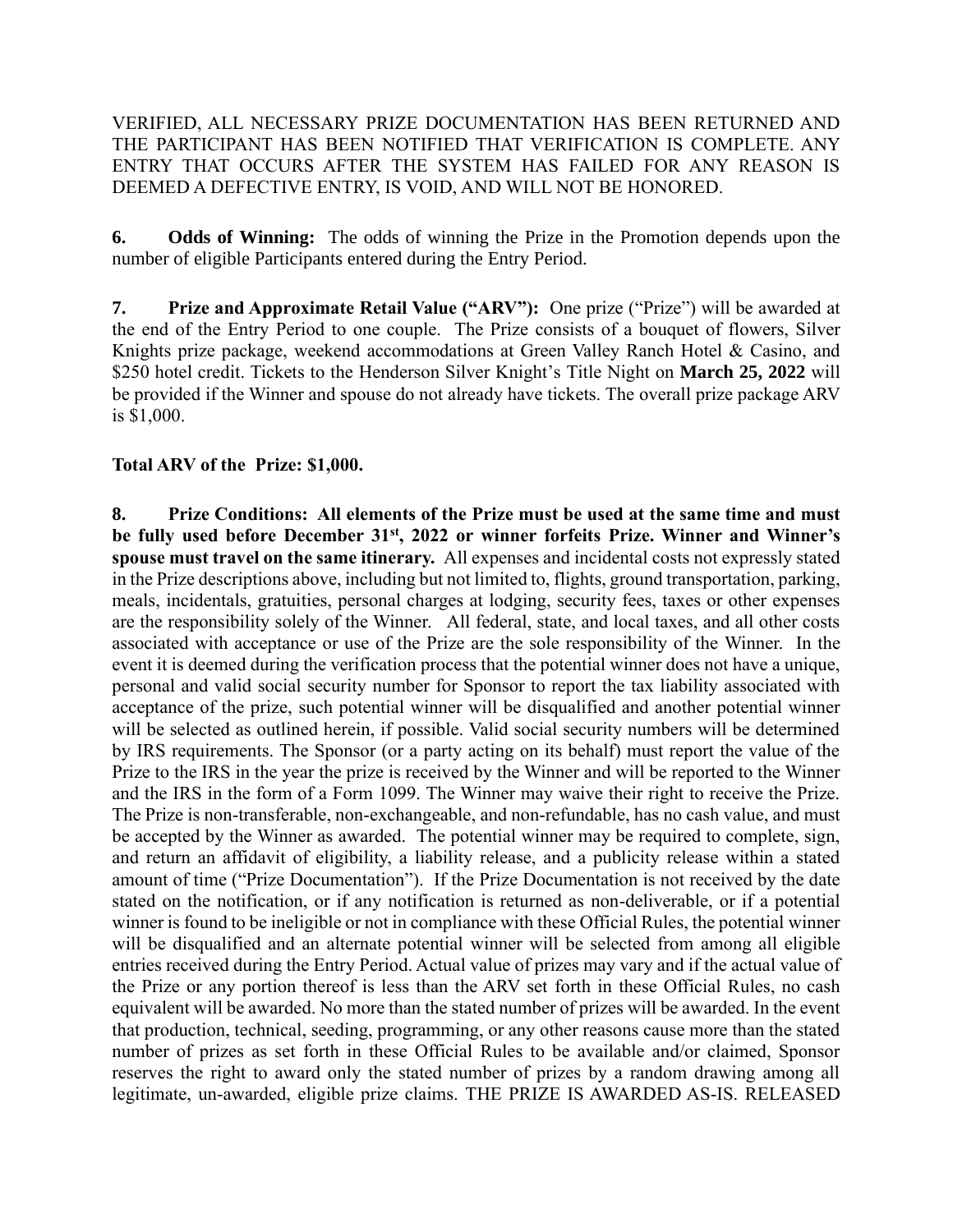PARTIES MAKE NO WARRANTIES OF ANY KIND, EITHER EXPRESS OR IMPLIED, INCLUDING, BUT NOT LIMITED TO, IMPLIED WARRANTIES OF MERCHANTABILITY, FITNESS FOR A PARTICULAR PURPOSE, LEGAL COMPLIANCE WITH RESPECT TO APPLICABLE LAWS OR NON-INFRINGEMENT AS REGARDS TO ANY PRIZE OR ANY COMPONENTS OF ANY PRIZE. VOID WHERE PROHIBITED, AS SOME JURISDICTIONS MAY NOT ALLOW EXCLUSION OF IMPLIED WARRANTIES. Released Parties are not responsible for damage to a prize or loss of a prize after the prize has been claimed. Released Parties are not responsible if winner does not use the prize within the specified period of use. Released Parties are not responsible for canceled, delayed or rescheduled events or flights.

**9. Winner Notification and Verification:** The potential winning Participant will be notified by 5:00 pm on Wednesday, March 12, 2022 via the phone number or email address submitted with their entry. If the potential winning Participant does not qualify, Sponsor will disqualify the Participant and select an alternate potential winning Participant from among all eligible entries received during the Entry Period or choose not to award the Prize. Receiving the Prize is contingent upon compliance with these Official Rules, including any eligibility requirements, which Sponsor may confirm in its sole discretion. If the selected potential winning Participant is ineligible, fails to claim the Prize, or fails to timely return of the completed and executed Prize Documentation (if requested), the Prize will be forfeited and an alternate potential winning Participant selected from among all eligible entries received during the Entry Period. The Sponsor is the official sponsor and SK Team LLC d/b/a Henderson Silver Knights is not a sponsor of the Promotion. All correspondence regarding the Promotion must be directed to the Sponsor.

**10. Prize Delivery:** The Prize will be provided to the Winner during Henderson Silver Knight's Title Night on **March 25, 2022**. The Winner and the Winner's spouse will be spotlighted during the game and the Prize will be provided at that time.

**11. General Conditions:** In the event that the operation, security, or administration of the Promotion is impaired in any way for any reason, including, but not limited to fraud, unauthorized human intervention or other technical problem, or in the event the Promotion is unable to run as planned for any other reason, as determined by Sponsor in its sole discretion, the Sponsor may either (a) suspend the Promotion to address the impairment and then resume the Promotion in a manner that best conforms to the spirit of these Official Rules or (b) terminate the Promotion and, in the event of termination, award the Prize at random from among the eligible Participants properly entered at the time of the impairment. The Sponsor reserves the right in its sole discretion to disqualify any individual it finds to be tampering with the entry process or the operation of the Promotion or to be acting in violation of these Official Rules or in an unsportsmanlike or disruptive manner. Any attempt by any person to damage or undermine the legitimate operation of the Promotion may be a violation of criminal and civil law, and, should such an attempt be made, the Sponsor reserves the right to seek damages (including attorney's fees) and any other remedies from any such person to the fullest extent permitted by law. Failure by the Sponsor to enforce any provision of these Official Rules shall not constitute a waiver of that provision.

# **12. RELEASE AND INDEMNIFICATION:** BY ENTERING THE PROMOTION, PARTICIPANTS AGREE TO RELEASE AND HOLD HARMLESS THE SPONSOR, VGK, HSK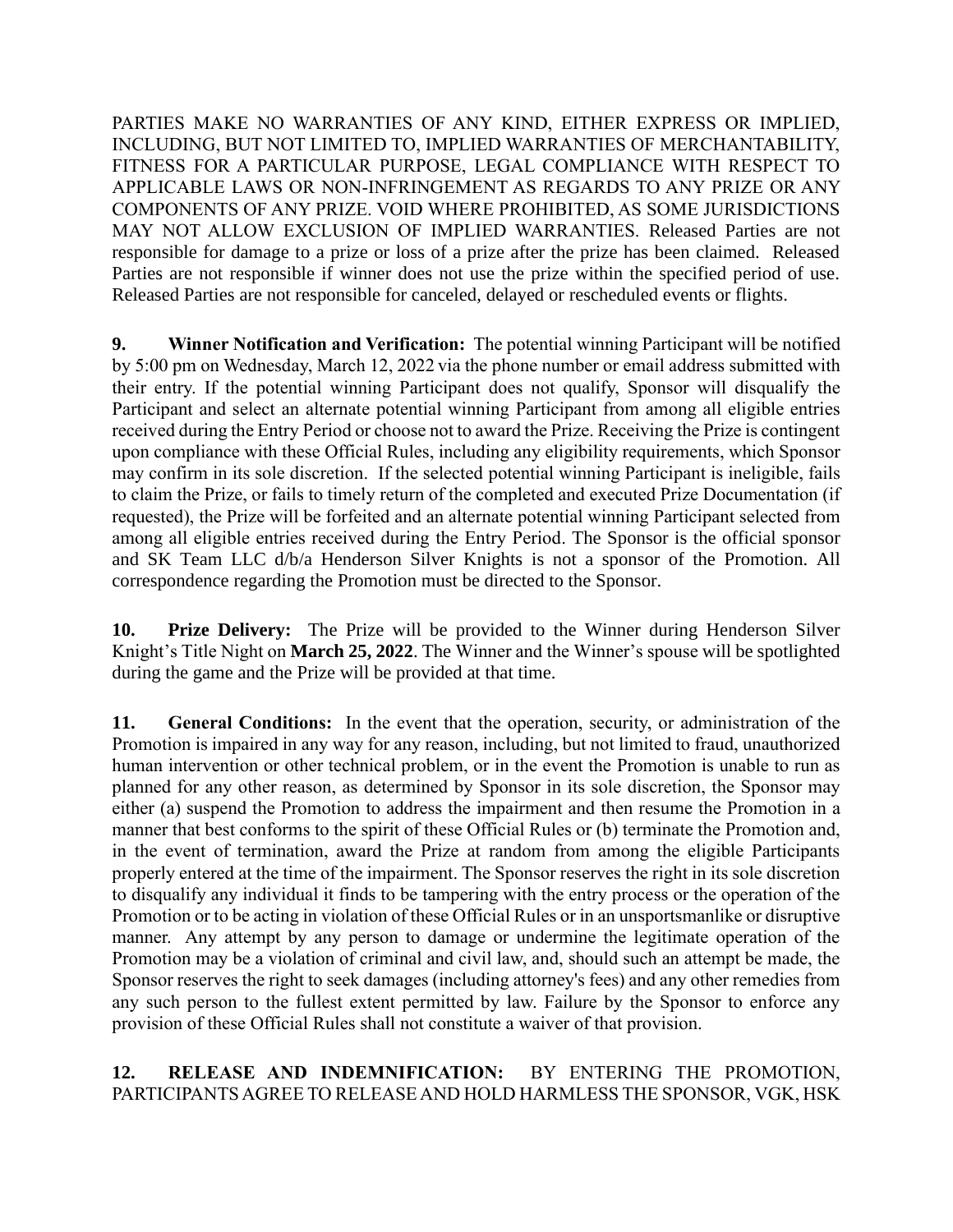AND EACH OF THEIR RESPECTIVE PARENTS, SUBSIDIARIES, AFFILIATES, ADVERTISING AND PROMOTION AGENCIES, OTHER COMPANIES ASSOCIATED WITH THE PROMOTION, AND EACH OF THEIR RESPECTIVE OFFICERS, DIRECTORS, EMPLOYEES, SHAREHOLDERS, REPRESENTATIVES, AND AGENTS (THE "RELEASED PARTIES") FROM AND AGAINST ANY AND ALL LOSSES, DAMAGES, RIGHT, CLAIMS OR CAUSES OF ACTION OF ANY KIND ARISING IN WHOLE OR IN PART, DIRECTLY OR INDIRECTLY FROM THE PROMOTION OR PARTICIPATION IN ANY PROMOTION-RELATED ACTIVITY, OR RESULTING DIRECTLY OR INDIRECTLY FROM ACCEPTANCE, POSSESSION, USE, OR MISUSE OF THE PRIZE AWARDED IN CONNECTION WITH THE PROMOTION INCLUDING, WITHOUT LIMITATION, PERSONAL INJURY, DEATH, AND/OR PROPERTY DAMAGE, AS WELL AS CLAIMS BASED ON PUBLICITY RIGHTS, DEFAMATION, AND/OR INVASION OF PRIVACY. PARTICIPANTS AGREE THAT THE RELEASED PARTIES DO NOT AND WILL NOT HAVE ANY LIABILITY WHATSOEVER FOR, AND SHALL BE HELD HARMLESS AGAINST ANY LIABILITY FOR ANY INJURIES, LOSSES OR DAMAGES OF ANY KIND TO PERSONS, INCLUDING DEATH, OR PROPERTY RESULTING IN OR IN PARTY, DIRECTLY OR INDIRECTLY, FROM ACCEPTANCE, POSSESSION, MISUSE OR USE OF ANY PRIZE OR PARTICIPATION IN THIS PROMOTION OR ACTIVITY RELATED TO THE PROMOTION.

**13. Limitations on Liability:** Neither Sponsor nor any other Released Party shall be liable to the Winner or any other person for failure to supply the Prize or any part thereof by reason of any acts of God, any action(s), regulation(s), order(s), or request(s) by any governmental or quasigovernmental entity (whether or not the action(s), regulation(s), order(s), or request(s) prove(s) to be invalid), equipment failure, terrorist acts, earthquake, war, fire, flood, explosion, unusually severe weather, hurricane, embargo, labor dispute or strike (whether legal or illegal), transportation interruption of any kind, civil disturbance, insurrection, riot, or any other cause beyond Sponsor's sole control. In addition, neither Sponsor nor any other Release Party shall be responsible for: (a) any technical errors associated with the Promotion, including lost, interrupted, or unavailable internet service provider, network, server, wireless service provider, or other connections, availability or accessibility or miscommunications or failed computer, satellite, telephone, cellular tower or cable transmissions, lines, or technical failure or jumbled, scrambled, delayed, or misdirected transmissions or computer hardware or software malfunctions, failures or difficulties; (b) unauthorized human intervention in the Promotion; (c) mechanical, network, electronic, computer, human, printing or typographical errors; or (d) any other errors or problems in connection with the Promotion, including, without limitation, errors that may occur in the administration of the Promotion, the announcement of the Winner, or in any Promotion-related materials.

**14. Publicity Release:** Except where prohibited, by accepting the Prize, the Winner and spouse grant permission for Sponsor, HSK, and each of their respective affiliates and agents, to use his/her/their name, voice and/or likeness, for advertising, merchandising, promotion, and/or publicity purposes in any and all media now known or hereinafter invented without territorial or time limitations and without additional compensation. Participants agree that the rights granted in these Official Rules are without compensation or attribution of any kind.